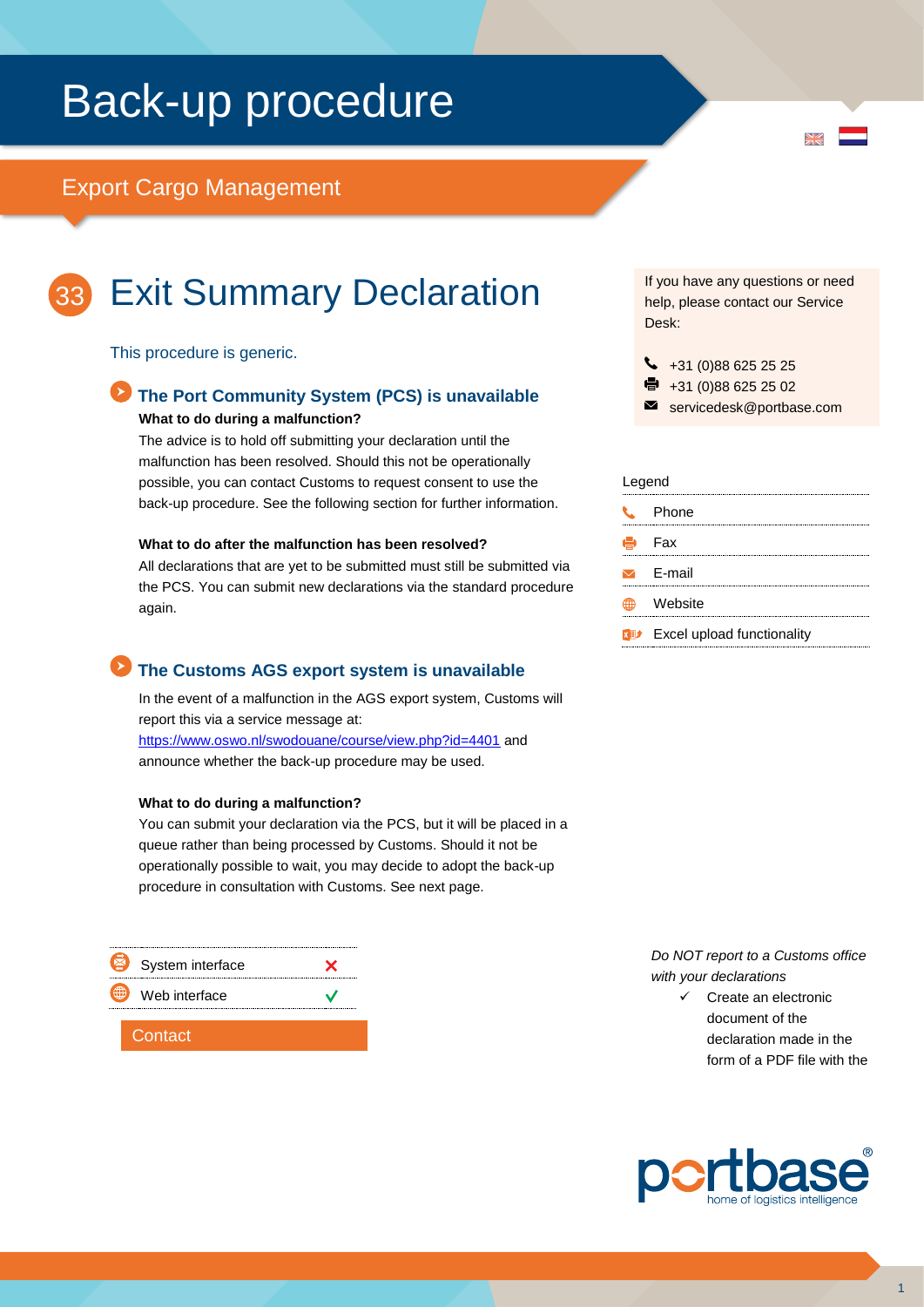# Back-up procedure

## Export Cargo Management

layout of the Single Document.

- This declaration can be sent as an attachment to an e-mail to:
	- **Douanekantoor Breda:** [douane.dbr.uitvoer.ags@belastingdienst.nl](mailto:douane.dbr.uitvoer.ags@belastingdienst.nl)
- $\checkmark$  State the text in the subject line of the e-mail Back-up procedure followed by your EORI number and the declaration number.

For further information and the detailed procedure see: [https://download.belastingdienst.nl/douane/docs/noodprocedure\\_ags\\_](https://download.belastingdienst.nl/douane/docs/noodprocedure_ags_weder_uitvoer_do1751z2fd.pdf) [weder\\_uitvoer\\_do1751z2fd.pdf](https://download.belastingdienst.nl/douane/docs/noodprocedure_ags_weder_uitvoer_do1751z2fd.pdf)

#### **What to do after the malfunction has been resolved?**

After the malfunction has been resolved, you can submit your declaration via the standard procedure again. Buffered messages are still being processed.

servicedesk@portbase.com

 $\overline{\mathbf{M}}$ 

| Legend |                                   |
|--------|-----------------------------------|
|        | Phone                             |
|        | - Fax                             |
|        | $\sqrt{ }$ E-mail                 |
|        | Website                           |
|        | <b>Excel upload functionality</b> |
|        |                                   |